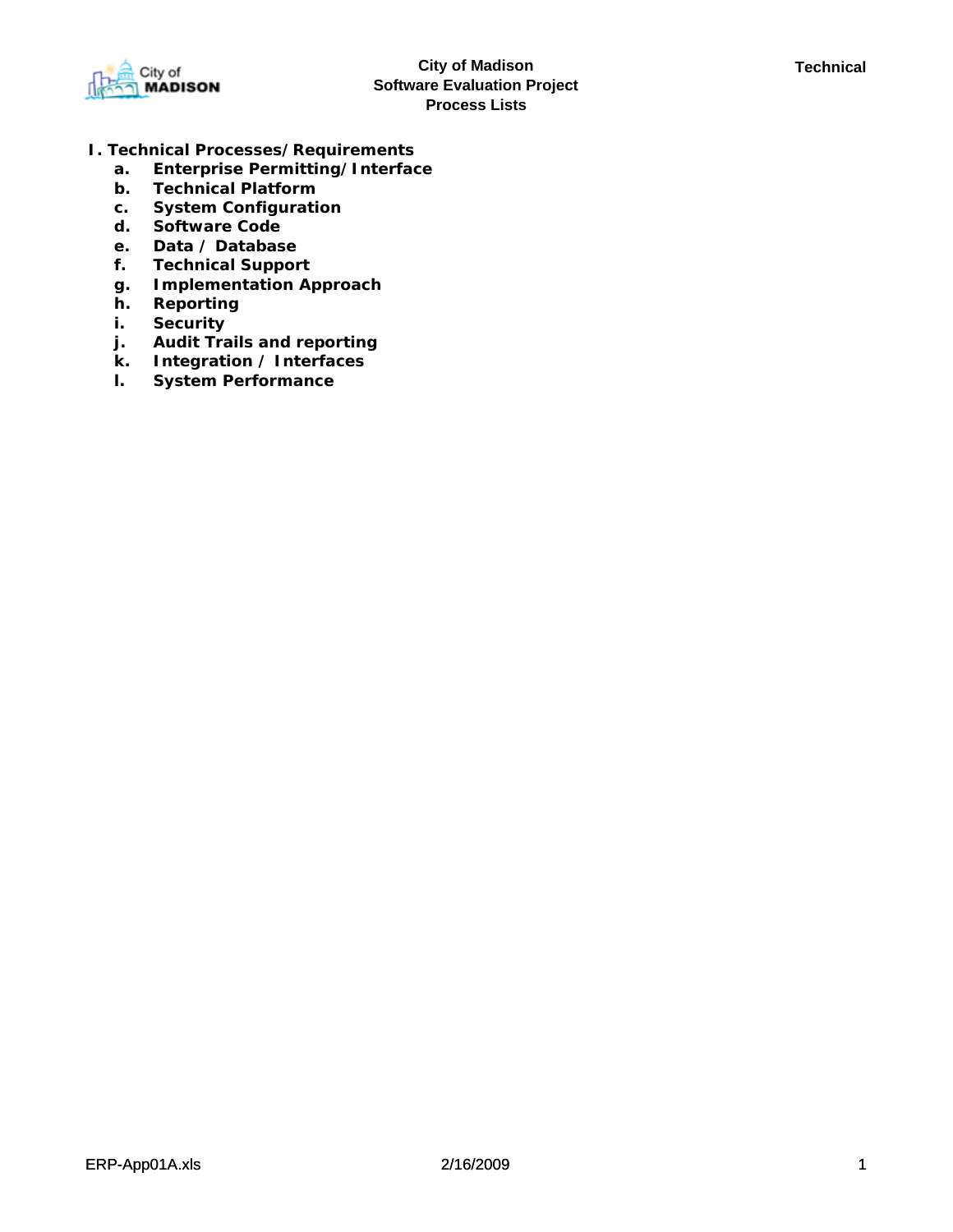| 1.                         |    | <b>Employee Recruitment to Hiring</b>                                  |  |  |
|----------------------------|----|------------------------------------------------------------------------|--|--|
|                            |    | a. Develop Positions                                                   |  |  |
|                            |    | <b>b.</b> Track Positions & Forecast Position Needs                    |  |  |
|                            |    | c. Create/Manage Certs                                                 |  |  |
|                            |    | d. Recruitment Plan                                                    |  |  |
|                            |    | e. Position Tracking / Applicant Log                                   |  |  |
|                            | f. | Manage Selection                                                       |  |  |
|                            |    | <b>Screening Plan</b>                                                  |  |  |
|                            |    | ii Interviewing                                                        |  |  |
|                            |    | <b>iii</b> Affirmative Action & Non-Affirmative Checks                 |  |  |
|                            |    | <b>iv</b> Union Restrictions / Guideline Checks                        |  |  |
|                            |    | g. Process New Employees/ Resources                                    |  |  |
| ĪĪ.                        |    | <b>Employee Training and Assessment</b>                                |  |  |
|                            |    | a. Manage/Track Employee Training                                      |  |  |
|                            |    | <b>b.</b> Manage Skills & Competency                                   |  |  |
|                            |    | c. Manage Performance (Employee Review)                                |  |  |
| ĪП.                        |    | <b>Grievance Management</b>                                            |  |  |
|                            |    | a. Grievance Tracking and Management                                   |  |  |
|                            |    | <b>b.</b> Grievance Review and Resolution                              |  |  |
| ĪV.                        |    | EAP (Employee Assistance Program)                                      |  |  |
|                            |    | a. Tracking and Reporting of Program Types and Resolutions             |  |  |
| V.                         |    | <b>Affirmative Action</b>                                              |  |  |
|                            |    | a. Compliant Process                                                   |  |  |
|                            |    | <b>b.</b> Tracking/Reporting                                           |  |  |
| $\overline{\mathsf{VI}}$ . |    | <b>Disciplinary Process/Labor Relations</b>                            |  |  |
|                            |    | a. Disciplinary Actions and Labor Relations Process and Procedures     |  |  |
|                            |    | <b>b.</b> Tracking and Reporting                                       |  |  |
|                            |    | c. Labor Negotiation & Reporting                                       |  |  |
|                            |    | i. Track and Report on Labor Contracts                                 |  |  |
| VII.                       |    | <b>Classification</b>                                                  |  |  |
|                            |    | a. Request for Study/Review of Position and/or Labor Re-Classification |  |  |
|                            |    | <b>b.</b> Re-Classification                                            |  |  |
|                            |    | c. Tracking and Reporting                                              |  |  |
|                            |    | VIII. Terminations, Retirement, Voluntary Leave                        |  |  |
|                            |    | a. Identify Employee Subject to Leave                                  |  |  |
|                            |    | <b>b.</b> Leave Review and Discussion                                  |  |  |
|                            |    | c. Update Employee Data in System                                      |  |  |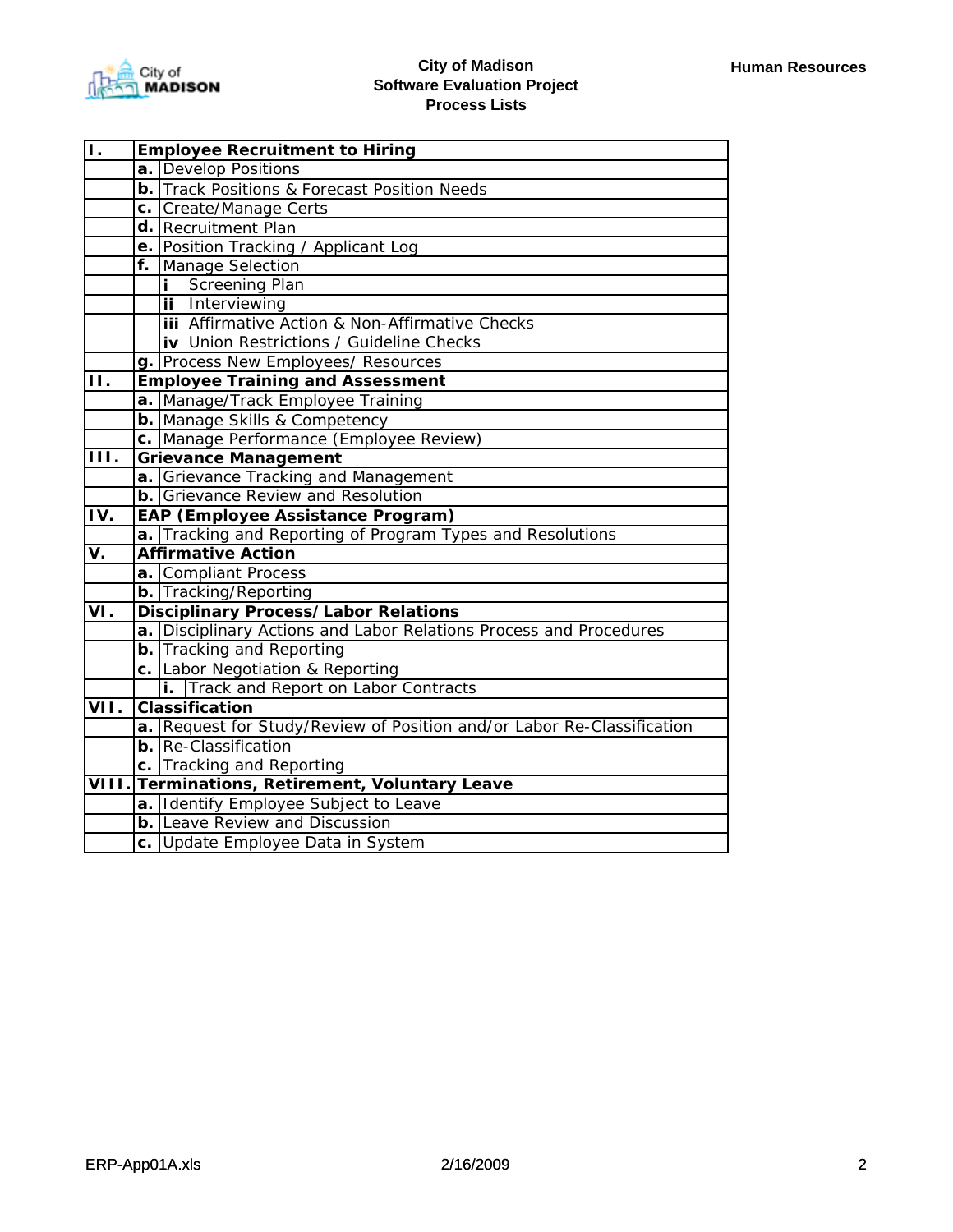

| Τ. | Payroll Inputs through Payroll Processing |                                                          |                                                   |
|----|-------------------------------------------|----------------------------------------------------------|---------------------------------------------------|
|    | a. I                                      | <b>Employee Management - Compensation &amp; Benefits</b> |                                                   |
|    |                                           | ī                                                        | Manage Compensation & Payroll Rules               |
|    |                                           | Ϊİ                                                       | Manage Benefits                                   |
|    |                                           | <b>iii</b>                                               | Manage Leave (FMLA, Vacation, etc)                |
|    |                                           | $\overline{\mathbf{i}\mathbf{v}}$                        | Manage COBRA for Employees                        |
|    |                                           |                                                          | b. Payroll Management                             |
|    |                                           | i.                                                       | Schedule Time for Hourly Employees                |
|    |                                           | ii.                                                      | Manage Time & Attendance                          |
|    |                                           | iii                                                      | Manage Travel & Expense                           |
|    |                                           | iv                                                       | Process/Calculate Payroll                         |
|    |                                           | $\mathbf{V}$                                             | <b>Print Checks</b>                               |
|    |                                           | vi                                                       | Process Payroll Adjustments                       |
|    |                                           | vii                                                      | Payroll Disbursement Processing                   |
|    |                                           |                                                          | viii W-2 Processing                               |
|    |                                           |                                                          | c. Workers Comp Management                        |
|    |                                           | i.                                                       | Process Workers Comp Claims (Time Loss Worksheet) |
|    |                                           | ii.                                                      | Approval Processing                               |
|    |                                           | iii.                                                     | <b>Workers Comp Payment and Reporting</b>         |
|    | d.                                        |                                                          | <b>Employee Status Change</b>                     |
|    |                                           | i.                                                       | Process Employee Changes (Including Self Service) |
|    |                                           |                                                          | e. Manage Reporting                               |
|    |                                           | i.                                                       | Manage Employee Records (Including Self Service)  |
|    |                                           | ii.                                                      | <b>Compliance Reporting</b>                       |
|    |                                           | iii.                                                     | Employee Information Tracking                     |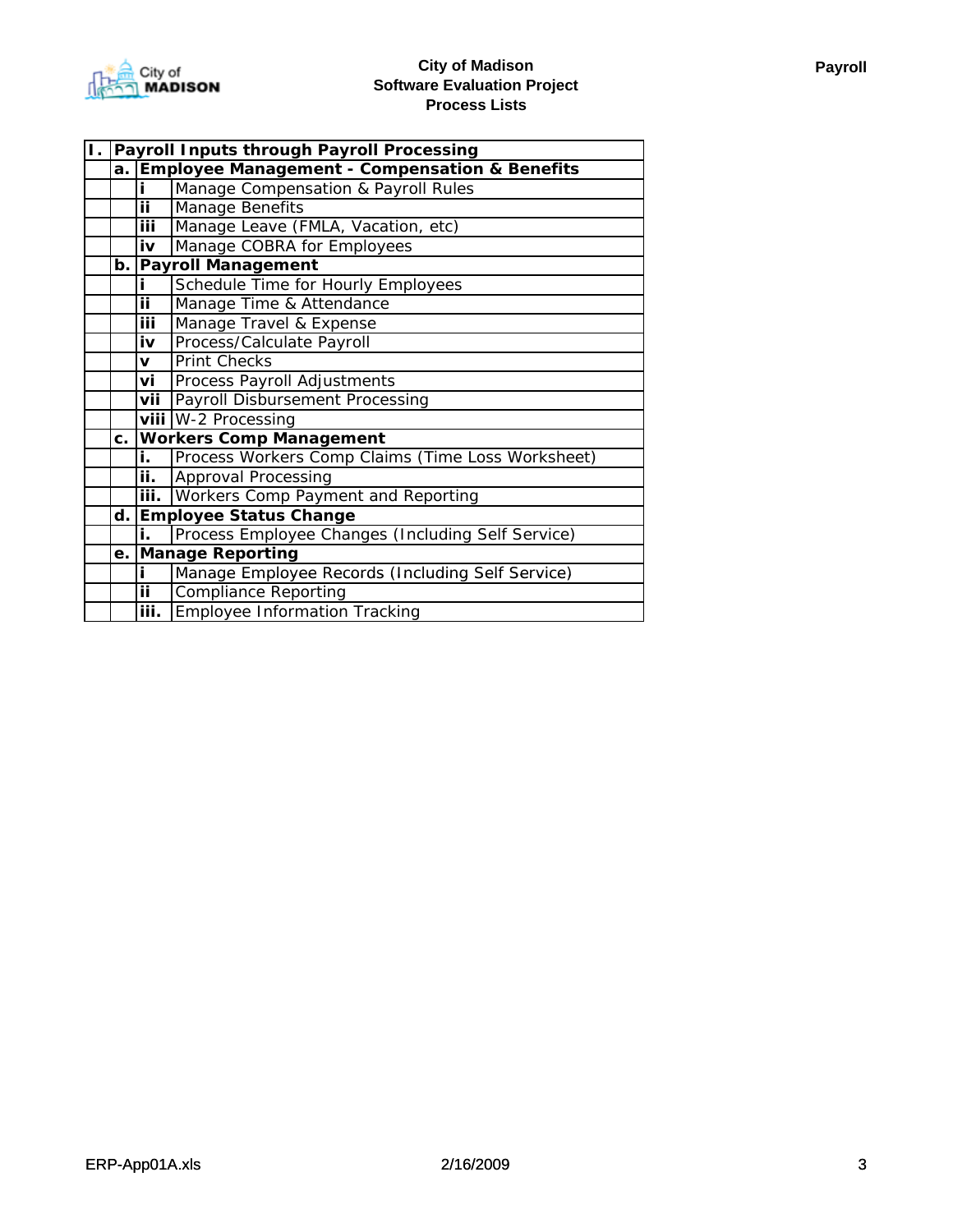

| $\mathbf{L}$ |    | Contract-To-Pay |                                                         |  |
|--------------|----|-----------------|---------------------------------------------------------|--|
|              | a. |                 | <b>Contracts Administration - Professional Services</b> |  |
|              |    | i.              | Manage Proposals                                        |  |
|              |    | ii.             | <b>Negotiate Contracts</b>                              |  |
|              |    | iii             | Manage Contracts                                        |  |
|              | b. |                 | <b>Contracts Administration - Human Services</b>        |  |
|              |    |                 | Manage Applications & Proposals                         |  |
|              |    | ij              | <b>Negotiate Contracts</b>                              |  |
|              |    | iii             | Manage Contracts                                        |  |
|              | C. |                 | <b>Procurement / Commodities</b>                        |  |
|              |    | i.              | Supplier Evaluation & Management                        |  |
|              |    | ii.             | Sourcing                                                |  |
|              |    | iii             | Manage Bids                                             |  |
|              |    | iv              | Manage Contracts                                        |  |
|              |    | v               | Purchase Requisition Processing & Approval              |  |
|              |    | vi              | Purchase Order Processing & Change Management           |  |
|              |    | vii             | Limited Purchase Order Processing & Management          |  |
|              |    | viii            | Procurement Card Processing & Management                |  |
|              |    | iх              | <b>Receipt Processing</b>                               |  |
|              | d. |                 | <b>Procurement / Construction</b>                       |  |
|              |    | i               | Sourcing                                                |  |
|              |    | ij              | Manage Bids                                             |  |
|              |    | iii             | Manage Contracts                                        |  |
|              |    | iv              | Change Order / Cancellation Processing                  |  |
|              |    | V               | <b>Receipting Partial Payments</b>                      |  |
|              | е. |                 | <b>Accounts Payable</b>                                 |  |
|              |    | i.              | Manage Encumbrances                                     |  |
|              |    | ij              | Process Supplier Invoices - Prepare Payment Vouchers    |  |
|              |    | iii             | Purchasing Card (P-Card) Processing                     |  |
|              |    |                 | P-Card Data Import                                      |  |
|              |    |                 | Cross reference vendor/commodity data                   |  |
|              |    |                 | Workflow Approvals for Payment                          |  |
|              |    |                 | <b>Consolidated Purchase Reporting</b>                  |  |
|              |    | iv              | Retainage Management (withhold payment)                 |  |
|              |    | v               | Disburse Payments                                       |  |
|              |    | vi              | 1099 Processing & Management                            |  |
|              |    | vii             | Monitor AP Aging                                        |  |
|              |    | viii            | <b>Bank Reconciliation</b>                              |  |
|              |    | iх              | Post / Interface to General Ledger                      |  |
|              |    | X               | Manage Vendor Database                                  |  |
|              |    | хi              | Procurement Year End Processing                         |  |
|              |    |                 | <b>Budget/Encumbrances - Closeouts</b>                  |  |
|              |    |                 | Budget/Encumbrances - Roll Forward                      |  |
|              | f. |                 | <b>Inventory Management/Perpetual Inventory</b>         |  |
|              |    | i.              | Item/Part Master database                               |  |
|              |    | ii              | <b>Item/Part Transactions</b>                           |  |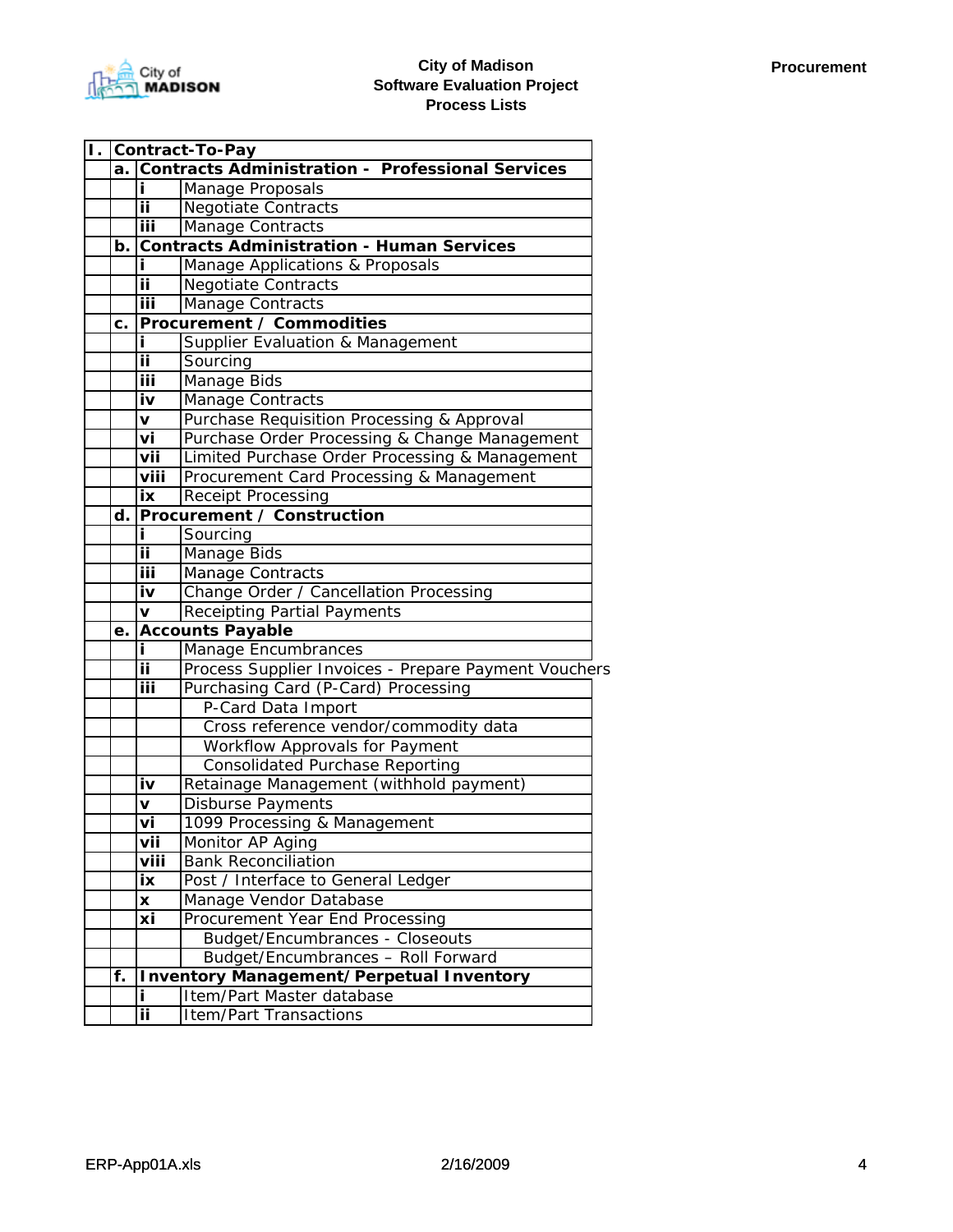

| П. І |    | <b>Budget Development &amp; Monitoring</b> |                                                      |  |
|------|----|--------------------------------------------|------------------------------------------------------|--|
|      | a. |                                            | <b>Budget Development</b>                            |  |
|      |    |                                            | Forecasting & Basic Assumption Development           |  |
|      |    | ij                                         | <b>Target Setting/Parameters from Mayor</b>          |  |
|      |    | iii                                        | Agencies Develop Budgets and Submit Requests         |  |
|      |    |                                            | (inputs: positions, prior year actual, current year  |  |
|      |    |                                            | estimated, fixed asset review)                       |  |
|      |    | iv                                         | Budget Staff Review/Modify/Summarize Agency Requests |  |
|      |    | v                                          | <b>Budget Presentation to Mayor</b>                  |  |
|      |    | vi                                         | <b>Executive Budget Preparation</b>                  |  |
|      |    | vii                                        | Amendments from Sub-Committees of Council            |  |
|      |    | viii                                       | Amendments from Council                              |  |
|      |    | ix                                         | Production of Budget Document                        |  |
|      |    |                                            | b. Budget Monitoring/Management                      |  |
|      |    | X                                          | Load GL                                              |  |
|      |    | хi                                         | <b>Budget to Actual Analysis</b>                     |  |
|      |    |                                            | <b>GL Inquiry</b>                                    |  |
|      |    |                                            | To Date Inquiries                                    |  |
|      |    |                                            | <b>Account Status Report</b>                         |  |
|      |    |                                            | <b>Transaction Register</b>                          |  |
|      |    |                                            | Capital Project Analysis (Excel)                     |  |
|      |    | xii                                        | Close Budget (non capital/non special revenue)       |  |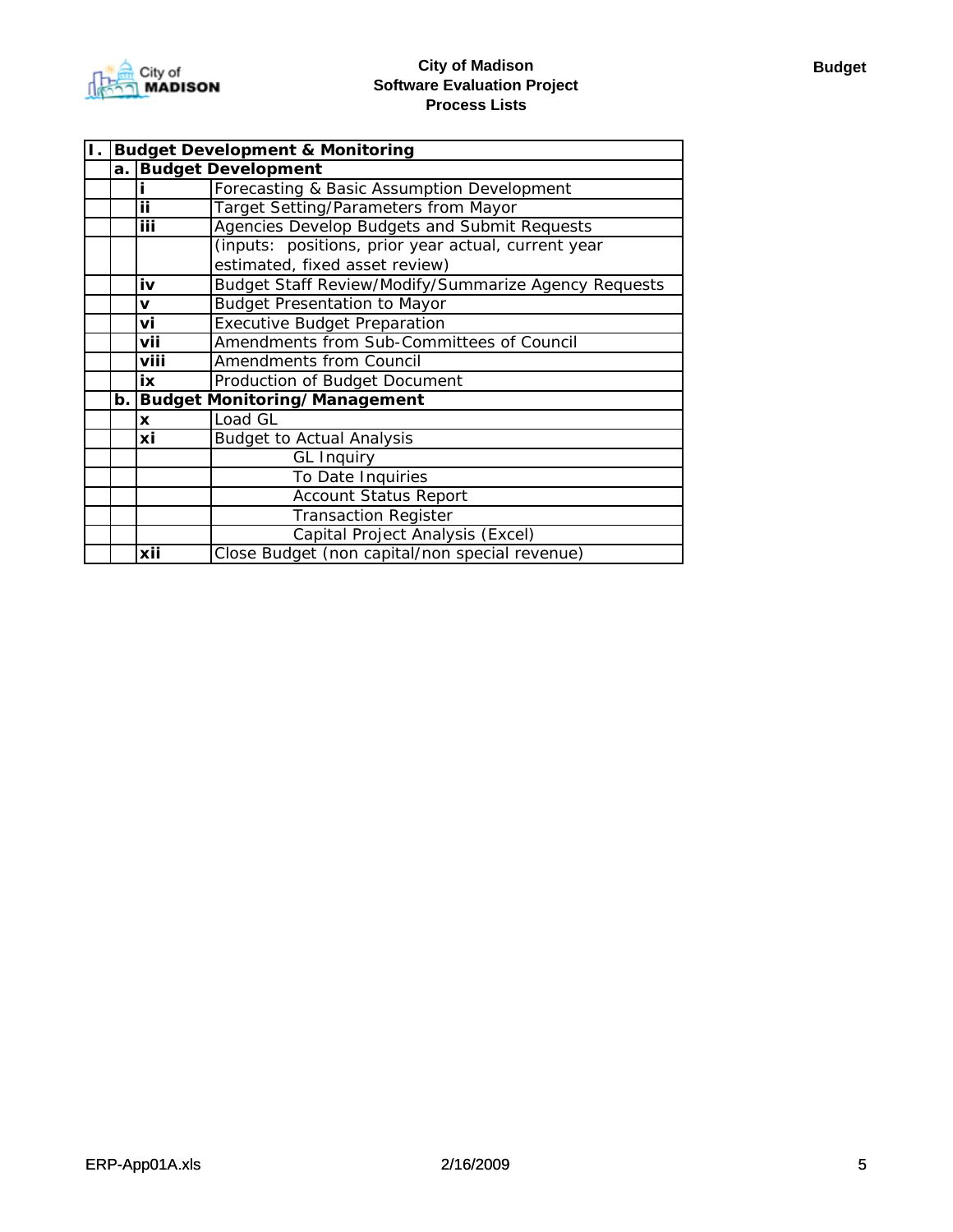|     |    |     | <b>General Ledger &amp; Financial Reporting</b>       |
|-----|----|-----|-------------------------------------------------------|
|     | a. |     | General Ledger / General Financial Accounting         |
|     |    | i   | Manage General Ledger & Chart of Accounts             |
|     |    | ij  | Process General Ledger / Journal Entries              |
|     |    |     | <b>iii</b> Reconcile Accounts                         |
|     |    |     | iv Perform Project Accounting                         |
|     |    | V   | <b>Allocation Management</b>                          |
|     |    |     | vi Period / Year-End Close Processing                 |
|     | b. |     | <b>Asset Management</b>                               |
|     |    | i.  |                                                       |
|     |    |     | Manage Asset Account                                  |
|     |    | ii. | Manage Asset Control                                  |
|     |    |     | iii Generate Depreciation                             |
|     |    |     | <b>iv</b> Dispose of Assets                           |
|     |    | v   | <b>Process Assets</b>                                 |
|     |    |     | vi Post / Interface to General Ledger                 |
|     |    |     | vii Year End Close                                    |
|     |    |     | vii Physical Inventory                                |
|     | c. |     | <b>Treasury Management</b>                            |
|     |    | i.  | <b>Tax Bill Management</b>                            |
|     |    | ii. | Project Interest & Revenue                            |
|     |    |     | iii Manage Cash Flow                                  |
|     |    |     | iv Manage Investments                                 |
|     |    | V   | Allocate Interest to Funds                            |
|     | d. |     | <b>Operational Analysis &amp; Financial Reporting</b> |
|     |    | i.  | Manage Cost Accounting & Cost Allocation              |
|     |    | ij  | Manage Reporting                                      |
|     |    |     |                                                       |
|     | е. |     | <b>Financial Reporting</b>                            |
|     |    | Ĩ.  | Manage Consolidations & Eliminations                  |
|     |    | ij  | Account/Transaction Inquiry                           |
|     |    |     | iii Trial Balance                                     |
|     |    |     | iv Run Interim Financial Reports                      |
|     |    | V   | Run Annual Financial Reports                          |
|     |    |     | iv Single Audit                                       |
| īι. |    |     | Non-Property Tax Revenue Management                   |
|     |    |     | <b>Program Accounting</b>                             |
|     |    | i.  | Manage Program Accounts                               |
|     |    | ij. |                                                       |
|     |    |     | Manage Grants                                         |
|     |    |     | <b>iii</b> Cost Account Processing                    |
|     |    |     |                                                       |
|     |    | V   | iv Identify Capital Assets                            |
|     |    |     | Period / Year-End Processing                          |
|     |    |     | Billing/Invoicing                                     |
|     |    | i   | Create / Maintain Invoices                            |
|     |    | ii. | <b>Invoice Calculation</b>                            |
|     |    |     | iii Invoice Approval                                  |
|     |    |     | <b>iv</b> Revenue Recognition                         |
|     |    |     | <b>Process Remittances</b>                            |
|     |    | Ĩ   | Cash Receipt Processing                               |
|     |    |     | <b>Process Adjustments</b>                            |
|     |    | i   | Process Adjustments                                   |
|     |    |     | <b>Accounts Receivable Monitoring</b>                 |
|     |    | i.  | A/R Aging                                             |
|     |    | ij. | <b>Collections Tracking</b>                           |
|     |    |     | <b>Interdepartmental Billing</b>                      |
|     |    | i.  | Interdepartmental Billing                             |
|     |    |     | Post / Interface to General Ledger                    |
|     |    | i.  | Post / Interface to General Ledger                    |
|     |    |     | <b>Ambulance Billing</b>                              |
|     |    | i   | Extract run data from CityScape                       |
|     |    | ij. | Create billing forms                                  |
|     |    |     | iii Create electronic billing file                    |
|     |    | iv  | Year End Reporting                                    |
|     |    |     | <b>Special Assessments</b>                            |
|     |    | i.  |                                                       |
|     |    | ij. | Collect data for special assessment                   |
|     |    |     | Input data into system for special assessment         |
|     |    |     | iii Create billing forms<br><b>iv</b> Reporting       |